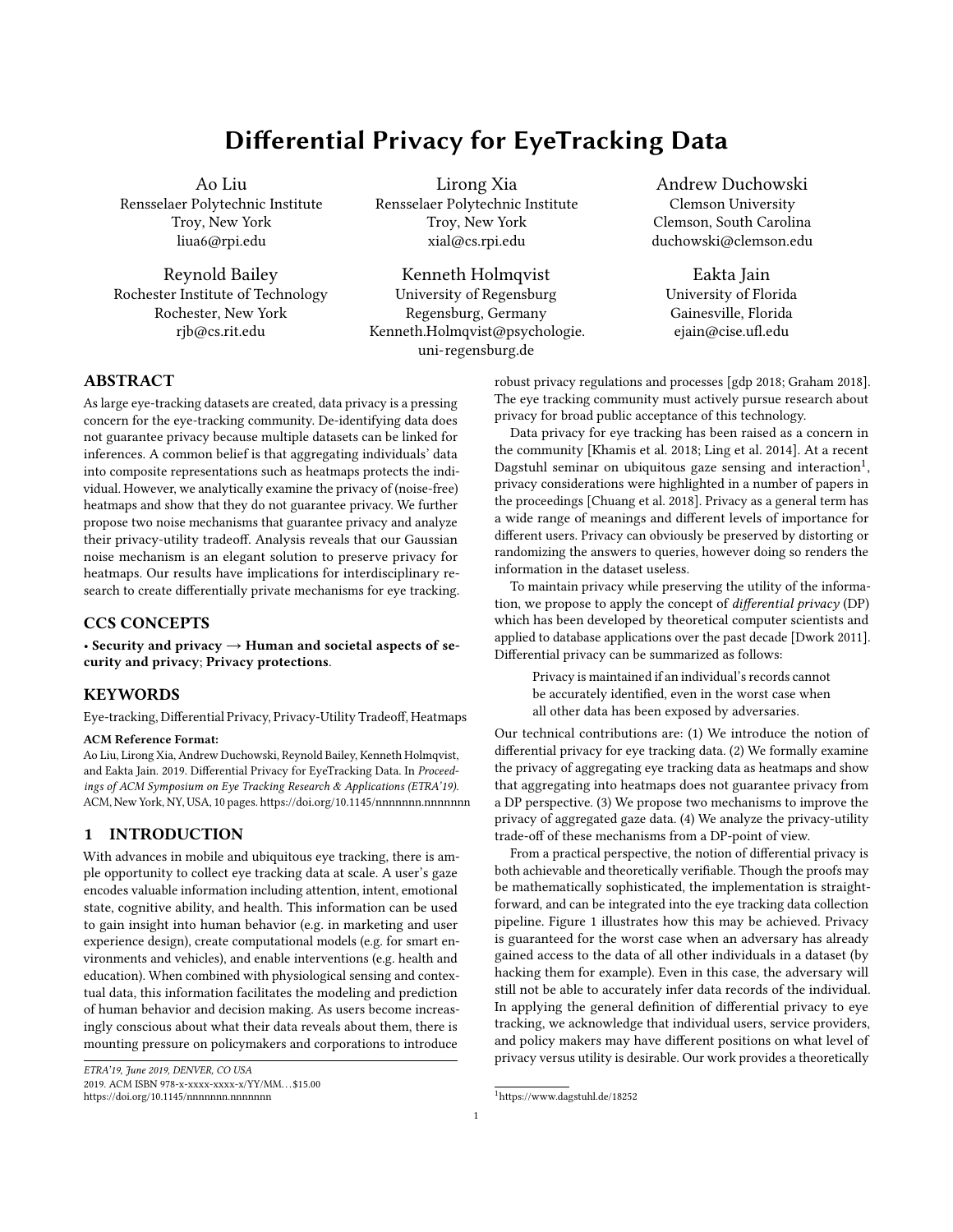#### <span id="page-1-0"></span>ETRA'19, June 2019, DENVER, CO USA Liu et al.



Figure 1: Workflow for researchers and practioners to create the desired strength of privacy level. The solid lines illustrate the standard workflow for generating an aggregate static heatmap from eye tracking data. The dotted lines show how to implement a privacy protocol with small modifications to this workflow. The hotspots on the privacy enhanced heatmap are visually in the same locations as the original heatmap. The supplementary materials show several examples of privacy enhanced heatmaps for the same noise level.

grounded analysis of privacy preserving mechanisms to empower these stakeholders to make such decisions.

Implications. Table [1](#page-1-1) presents some of the threats that may be posed if an adversary was to access eye tracking data with no privacy protocol in place. Specifically, we elaborate three scenarios where eye tracking data is collected with good intentions, but if hacked, could have consequences for the individuals concerned.

Scenario 1: A hospital or doctor's office collects eye tracking data as part of patients' general examination. A research grant enables a team to use this data to build a machine learning model that can predict whether someone has a certain neurological disorder. A hacker gains unauthorized access to this database and is able to identify specific individuals with the disorder. The hacker then sells or publicly releases the identity of these individuals, negatively impacting their employment opportunities, inflating their health insurance costs, and elevating their social and emotional anxiety.

Scenario 2: A parent signs a consent form allowing her child to be eye tracked in a classroom. The consent form says that this data is for a research project to understand and characterize learning disabilities and build interventions. The anonymized dataset will be released as part of an NIH big data initiative. If an adversary manages to access an individual child's data and analyze it for markers of dyslexia (for

| Type of data                                                             | <b>Example of intended use</b>               | What adversary can<br>access in worst case | What adversary can<br>do now                       | Does DP apply?   |
|--------------------------------------------------------------------------|----------------------------------------------|--------------------------------------------|----------------------------------------------------|------------------|
| Raw eye movements                                                        | Foveated rendering                           | Raw eye movements                          | Neurological diagnoses<br>(see Scenario 1)         | yes, future work |
| Aggregated data with-<br>out temporal informa-<br>tion (static heatmaps) | Marketing, UX design, edu-<br>cation         | Individual's heatmap                       | Behavioral diagnoses<br>(see Scenario 2)           | yes, this paper  |
| Aggregated data with<br>temporal information<br>(dynamic heatmaps)       | Training models for au-<br>tonomous vehicles | Individual's heatmap                       | Establish driver's liabil-<br>ity (see Scenario 3) | yes, future work |
| Areas of Interest (AOI)<br>analysis                                      | Expert vs novice analysis                    | Individual's AOI visit<br>order            | Autism spectrum diag-<br>noses                     | yes, future work |

<span id="page-1-1"></span>Table 1: In most cases, eye tracking data is released with the stimuli. This table illustrates the threats posed by releasing this data if no privacy protocol is in place.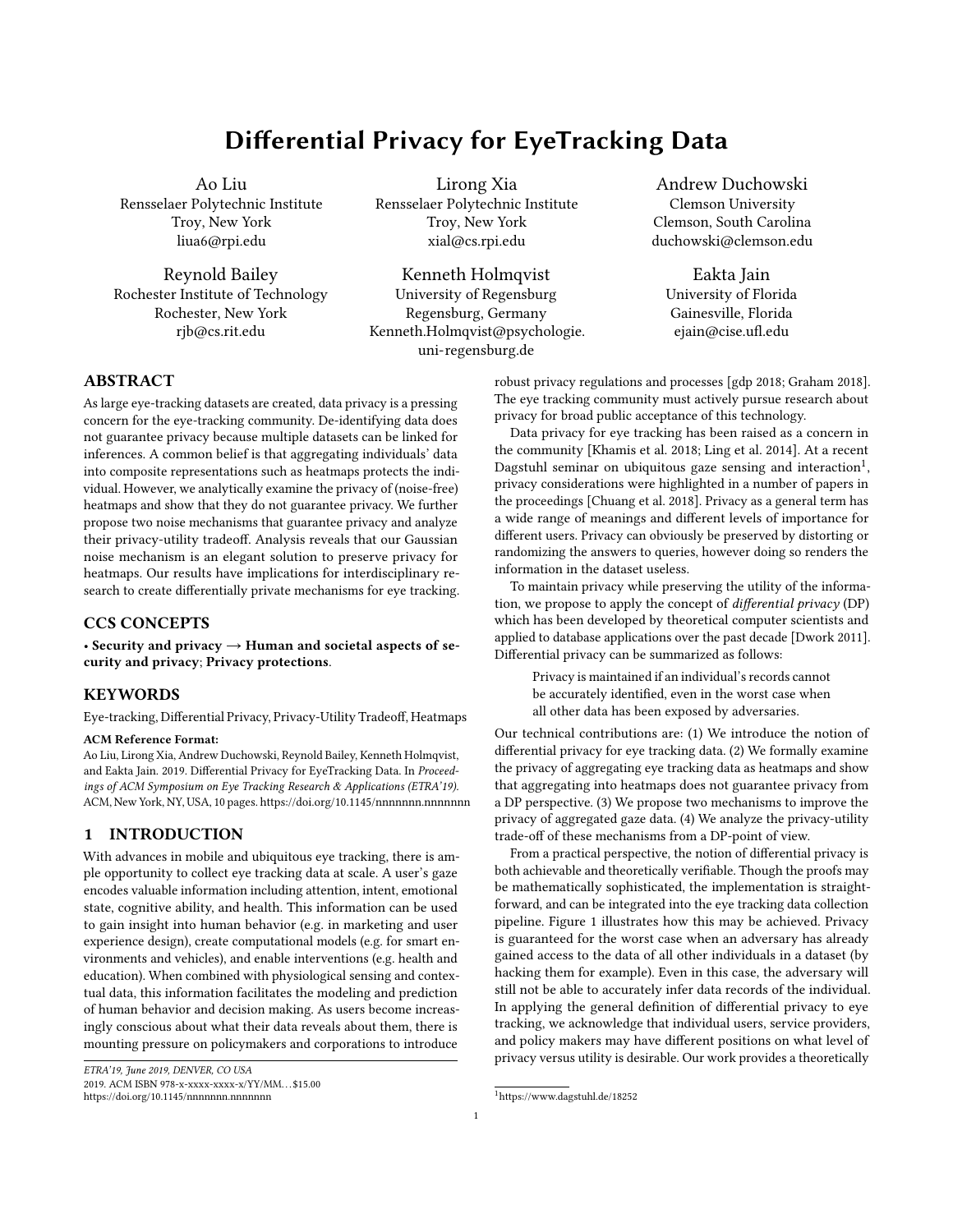Differential Privacy for EyeTracking Data **ETRA'19, June 2019, DENVER, CO USA** ETRA'19, June 2019, DENVER, CO USA

example), they may sell the information to a marketing company that will contact the parent with unsolicited advertising for therapies.

Scenario 3: A publicly funded research team is using eye tracking to study awareness and fatigue of commercial truck drivers. The eye movement data along with the scene being viewed is streamed to a remote server for later analysis. A driver in the study was involved in an accident that resulted in a fatality. Although drivers were told their data would be de-identified, a private investigator, hired by the family of the deceased, was able to extract his/her data record from the database, revealing evidence that (s)he was at fault in the accident.

In scenarios such as these, research teams may reassure participants that raw data will not be released, or that individual data will be de-identified or aggregated (often in the form of heatmaps), providing the impression that privacy is preserved.

## 2 BACKGROUND

The problem with de-identification. The first "solution" that occurs to many of us is to simply anonymize, or de-identify the dataset. This operation refers to removing personal identifiers such as the name of the participant from the dataset. The problem with this approach is that it is not future-proof; as newer datasets are released, multiple datasets can be linked, and the identity of a participant can then be inferred [\[Holland and Komogortsev 2011;](#page-8-4) [Komogortsev et al. 2010;](#page-8-5) [Nissim et al. 2017;](#page-8-6) [Ohm 2009\]](#page-8-7).

The problem with running queries. A second "solution" would be to not release the dataset as is, rather allow the analyst to query the dataset. The dataset would not allow queries on individual items, but only on large numbers of items. In other words, a query such as "Where did the student with the lowest grade look?" would be disallowed. But then, the analyst can run queries such as "Where did the students who did not have the lowest grade look?", and "Where did all the students look?", and use these queries to infer the disallowed query. This "solution" is not able to guarantee privacy in the worst case, for example, if the adversary hacks the data of  $n \t1$  out of n persons in the dataset. Then (s) he can easily infer the nth person's data by querying the average or sum of the dataset.

These issues are well known in database research. One widely accepted formal definition of privacy that has emerged from this extensive research is as follows: an individual's privacy is preserved if the inferences that are made from the dataset do not indicate in any significant way whether this individual is part of the dataset or not. This notion is called differential privacy.

Differential privacy. Differential privacy as a concept was conceived through insights by theoretical computer scientists aiming to formalize the notion of privacy that was practically achievable as well as theoretically verifiable [\[Dwork 2011\]](#page-8-3). A survey of differential privacy in different fields is presented by Dwork [\[2008\]](#page-8-8). Relevant to eye tracking are the works that have applied differential privacy definitions to machine learning [\[Abadi et al. 2016;](#page-7-2) [Ji et al.](#page-8-9) [2014\]](#page-8-9) and time-series analysis [\[Fan and Xiong 2014;](#page-8-10) [Rastogi and](#page-8-11) [Nath 2010\]](#page-8-11). From a societal impact perspective, the eye tracking industry has as much to gain from these ideas.

Mathematical definition of differential privacy. Formally, given datasets D and  $D^0$  that differ in at most one entry, let M<br>denote a randomized mechanism that outputs a query of a data denote a randomized mechanism that outputs a query of a database with some probability. Then, let S denote a subset of query outcomes (called an "event"). Then, we say the mechanism M is differentially private (or  $\Box$  DP in short) if for any S, D and  $D^0$ ,

$$
Pr \mathbb{M}^1 D^{\circ} 2 \mathbb{S} \mathbb{K} \quad e \; Pr \; \mathbb{M}^1 D^{0_{\circ}} 2 \mathbb{S} \; ; \tag{1}
$$

In the above inequality, the probability comes from the randomness of mechanism M. Such randomness is necessary as we will see in Section [3.3.](#page-4-0) We note that this is a worst-case analysis that offers a strong guarantee of privacy, because the inequality must hold for all S, and all neighboring datasets  $D$  and  $D^0$ .<br>Another more applicable notion of different

Another more applicable notion of differential privacy is  $^1$  ;  $\,^\circ$ differential privacy, which is a generalization of DP. Using the notation above, we say the mechanism  $M$  is  $\frac{1}{2}$   $\frac{1}{2}$  differentially private (or <sup>1</sup>; <sup>o</sup> DP in short) if for any S, D and  $D^0$  (D and  $D^0$ <br>differs at most one entry) differs at most one entry),

$$
Pr \times M^1D^0 2 \text{ S} \& e \text{ Pr } M^1D^{0_0} 2 \text{ S } + ;
$$

Typically it is believed that =  $\frac{1}{n}$  means poor privacy [\[Dwork](#page-8-12) [et al. 2014\]](#page-8-12) because it allows some individuals' data to be fully recovered, where  $n$  is the input size. We note that a mechanism can be <sup>1</sup> ; <sup>0</sup>-DP for multiple combinations of <sup>1</sup> ; <sup>0</sup>. As a rule of thumb, smaller 's and 's means better privacy, though we must point out that directly comparing different numerical values is not informative, e.g.  $10:1$ ;  $0:1^{\circ}$  and  $11$ ;  $0^{\circ}$  are not comparable.

Toy example. As part of a general wellness dataset D, the heights of five people are collected. The mean value as the average height of the population is released. Here, S is the set of outputting average height. In this example, an adversary obtains the heights of four of these five persons through hacking. In this way, the adversary has a dataset  $D^0$  that contains all persons except the fifth.<br>The adversary computes the average beight of the dataset  $D^0$  and The adversary computes the average height of the dataset  $D^0$  and finds that it is much lower than the average height of the dataset  $D$ finds that it is much lower than the average height of the dataset [D](#page-2-0). The adversary thus infers that the fifth person must be very tall.<sup>2</sup> In other words, even though the fifth person was not known by the adversary, and the dataset  $D$  was not released (only the average height was released), the fifth person is also compromised because his or her height can be reverse engineered by the adversary. Now, we introduce a mechanism M that perturbs the average height of the dataset D by a random amount before releasing it. If the level of perturbation is high enough, the adversary will not be able to even infer whether the fifth person is tall or not. Thus the mechanism M protects the privacy of the fifth person. Of course, if we add too much perturbation (or, output totally at random), the utility of the dataset will be affected because the output average height contains little information and does not reflect the average height of the population. This is the privacy-utility tradeoff (see Section [4\)](#page-5-0).

Privacy in eye tracking. For much of the past two decades, the focus of eye tracking research has been on making eye tracking ubiquitous, and on discovering the breadth of inferences that can be made from this data, especially in the contexts of health [\[Leigh](#page-8-13) [and Zee 2015\]](#page-8-13) and education [\[Jarodzka et al. 2017\]](#page-8-14). Privacy has not been a high priority because of the benefits of identifying pathology and designing personalized interventions. The relevance of privacy to eye tracking data was eloquently discussed by [Liebling](#page-8-15) [and Preibusch](#page-8-15) [\[2014\]](#page-8-15). [Ling et al.](#page-8-2) [\[2014\]](#page-8-2) and [Khamis et al.](#page-8-1) [\[2018\]](#page-8-1)

<span id="page-2-0"></span> $2$ The adversary can also compute the exact height of the fifth person.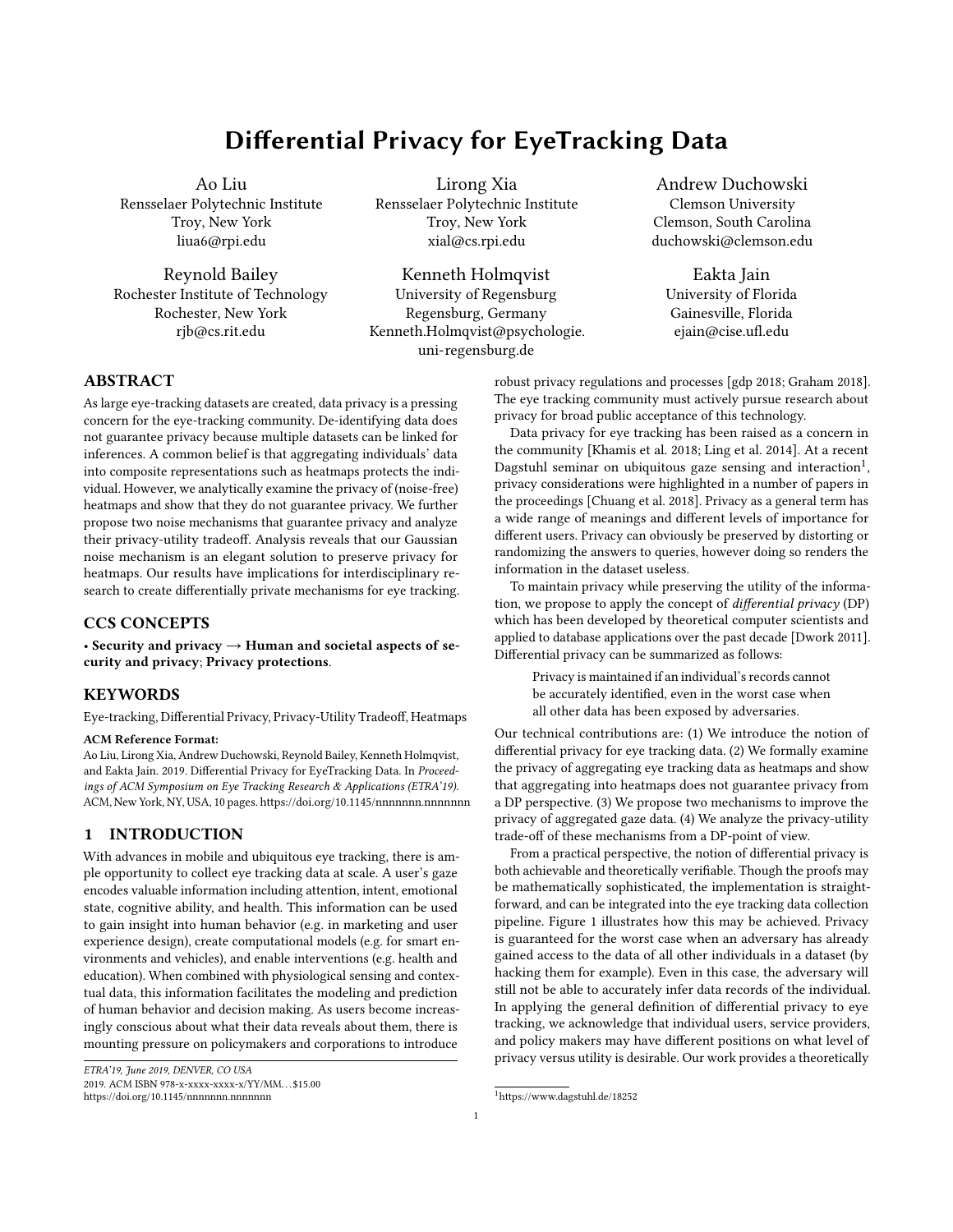have also highlighted the need for eye-tracking data. Privacy considerations have been raised both for streaming data, as well as pre-recorded datasets. Despite growing awareness and concern, few solutions have been proposed. Our work provides a technical solution for the privacy of individuals.

Why heatmaps as the first for privacy analysis. Besides scanpaths, the heatmap is a popular method of visualizing eye movement data [\[Duchowski 2018\]](#page-7-3). Heatmaps, or attentional landscapes as introduced by [Pomplun et al.](#page-8-16) [\[1996\]](#page-8-16) and popularized by [Wood](#page-8-17)[ing](#page-8-17) [\[2002\]](#page-8-17), are used to represent aggregate fixations [\[Duchowski](#page-7-4) [et al. 2012\]](#page-7-4). Other similar approaches involve gaze represented as height maps [\[Elias et al. 1984;](#page-8-18) [van Gisbergen et al. 2007\]](#page-8-19) or Gaussian Mixture Models [\[Mital et al. 2011\]](#page-8-20). Heatmaps are generated by accumulating exponentially decaying intensity  $\iota^{j}$ ; j° at pixel coordinates <sup>1</sup>*i*; *j*<sup>o</sup> relative to a fixation at coordinates <sup>1</sup>*X*; <sup>o</sup>,

$$
I^1 i; j^{\circ} = \exp \quad {}^{11}X \quad j^{\circ 2} + {}^{1} \quad j^{\circ 2 \circ \bullet} 12 \quad {}^{2\circ}
$$

where the exponential decay is modeled by the Gaussian point spread function. A GPU-based implementation [\[Duchowski et al.](#page-7-4) [2012\]](#page-7-4) is available for real-time visualization. Though heatmaps are very popular as a visualization, AOI analyses and temporal data analysis is key to eye-tracking research. We have focused on static heatmaps as a proof of concept for the applicability of differential privacy (DP) to eye tracking data. Insights from this work will inform future research on privacy in eye tracking.

# <span id="page-3-5"></span>3 ANALYZING DIFFERENTIAL PRIVACY OF THE PROPOSED PRIVACY-PRESERVING MECHANISMS

In this section, we analyze the differential privacy of four natural random mechanisms. We show two of these mechanisms cannot preserve privacy under the notion of DP. For the other two mechanisms, we provide theoretically guaranteed lower bounds on the noise required for any user-defined privacy level. Because a heatmap is created from aggregation of gaze maps, and because this is a reversible (convolution) process, the privacy of a heatmap is equivalent to that of the aggregated gaze map on which it is based.

#### <span id="page-3-2"></span>3.1 Notations

We use  $n$  to denote the number of observers in the database and  $r$ to denote the total number of pixels in the gaze maps. For example, an image of resolution 800 600 corresponds to  $r = 4.8$  10<sup>5</sup>. We<br>introduce an integer  $m > 1$  to can every observer's gaze man. For introduce an integer  $m > 1$  to cap every observer's gaze map. For example, if an observer looked at one pixel more than  $m$  times, we only count m in his/her gaze map.<sup>[3](#page-3-0)</sup> In Section [4.2,](#page-6-0) we will discuss the privacy-utility trade off and provide an algorithm for finding the the privacy-utility trade off and provide an algorithm for finding the "optimal cap". Let  $G_i$  denote the *i* th observer's personal gaze map (after applying cap). The aggregated gaze map of all  $n$  observers in the database is denoted by  $G = \frac{1}{n}$  $\frac{1}{n}$   $\prod_{i=1}^{n} G_i$ . Here, we normalize G by the number of observers in order to compare the noise-level under different setups. To simplify notations, we use  $G = {}^1G_1$ ;  $G_n$ <sup>o</sup> to denote the collection of all observers' gaze maps. Similarly, we use G  $_i = {}^1G_1$ ;  $G_{i-1}$ ;  $G_{i+1}$ ;  $G_n$ <sup>o</sup> to denote the collection of all

<span id="page-3-0"></span><sup>3</sup>Think of this as if the gaze map saturated.

observers' personal gaze maps except the  $i$  th observer. Then, we will define several gaze-map-aggregation mechanisms as follows:

> $\mathcal{M}_{\text{noise-free}}$ : Directly output the aggregated gaze map. Formally,  $M_{\text{noise-free}}^{16}$  of  $G_n^{\circ} = G = \frac{1}{n}$ <br>M<sub>noise</sub>-free  $G_n^{\circ}$  of  $G_n^{\circ} = G$  $\frac{1}{n}$   $\prod_{i=1}^{n} G_i$ .  $M_{rs1/c}$ <sup>o</sup>: Randomly select cn gaze maps from dataset (without replacement) and calculate aggregated gaze map accordingly. Formally, assuming the selected gaze maps are  ${\cal G}_{j_1}$ ;  $G_{j_{cn}}$  ,  $M_{rs1}{}^{i}G_1$ ;  $G_n{}^{o} = G = \frac{1}{C}$ <br>M<sub>1</sub> examples with M<sub>1</sub>  $\frac{1}{cn}$   $\frac{cn}{k+1}$   $G_{jk}$ .

> $M_{rs2^1c^0}$ : Similar with  $M_{rs1^1c^0}$ , the only difference is the sampling process is with replacement.

> $M_{\text{Gaussian}}$   $_{N}$ <sup>o</sup>: Adding Gaussian noise with standard devia-<br>tion (noise lovel) at to all nivels independently Formally tion (noise-level)  $N$  to all pixels independently. Formally,  $M_{\text{Gaussian} \ N} \, {}_{0}^{0} G_{1}; \quad {}_{0}^{0} G_{0}^{0} = G + \frac{1}{N}$ , where  $\frac{1}{N}$  is a r di-<br>mansional Gaussian poise term with zero mean and standard N mensional Gaussian noise term with zero mean and standard deviation  $N$  (all dimensions are mutually independent).

> $M_{\text{Laplacian}^{\dagger} \phantom{1}}$  <sup>0</sup>: Similar with  $M_{\text{Gaussian}^{\dagger}}$   $N^{\circ}$ , the only difference is Lankacian noise with noise lovel ence is Laplacian noise with noise level  $\mu$  is added instead of Gaussian noise.

In short,  $\mathcal{M}_{\texttt{rs1}^\dagger\texttt{C}^\circ}$  and  $\mathcal{M}_{\texttt{rs2}^\dagger\texttt{C}^\circ}$  inject sampling noise to the output while  $M_{\text{Gaussian}^1 \ N^{\circ}}$  and  $M_{\text{Laplacian}^1 \ L^{\circ}}$  inject additive noise.

## 3.2 Defining eye-tracking differential privacy

We start with re-phrasing the definition of  $\frac{1}{2}$   $\frac{1}{2}$  differential privacy to eye tracking data. In the following discussion, we assume that the aggregated gaze map  $G$  (or its noisy version) has been publicly released<sup>[4](#page-3-1)</sup>. The goal of our research is to protect observers' personal gaze maps  $G_1$ ;  $G_n$  by adding appropriate noise to the aggregated gaze map. Using the notation in Section [3.1,](#page-3-2) we assume that  $\overline{G}_i$ , all gaze maps other than  $G_i$ , are known by the adversary. For any set S of outputting gaze maps,  $1$  ;  $\circ$  differential privacy is formally defined as follows.

<span id="page-3-3"></span>Definition 3.1 ( $\degree$ ;  $\degree$  DP). For any set of event S, any collection of gaze maps  $G_i$  known by the adversary, we say a mechanism M is<sup> $1$ </sup>;  $\circ$  differentially private if and only if

<span id="page-3-4"></span>
$$
\Pr M^1G_j; G_{j}^{\circ} 2 S j G_{j}M \quad e \Pr M^1G_j; G_{j}^{\circ} 2 S j G_{j}M + \frac{1}{2}
$$

where  $G_i$  and  $G_i$  are any gaze maps of the *i* th observer.

According to differential privacy literatures [\[Dwork et al. 2014\]](#page-8-12), there is no hard threshold between good and poor privacy. For the purpose of illustration, we define the following "privacy levels" in the remainder of this paper:

| Poor privacy: $= 11 \cdot n^{\circ}$ . |                                 |  |
|----------------------------------------|---------------------------------|--|
| Okay privacy:                          | $= 3$ and $= n^{3 \cdot 2}$ .   |  |
| Good privacy:                          | $= 1$ and $= \pi^{3 \cdot 2}$ . |  |
|                                        |                                 |  |

Note "okay privacy" and "good privacy" are two examples we used for implementation. Practitioners can set their values of and according to their requirements (smaller and means better privacy). Note again  $=$   $1 \cdot n^{\circ}$  is widely acknowledged as poor privacy [\[Dwork et al. 2014\]](#page-8-12).

<span id="page-3-1"></span><sup>&</sup>lt;sup>4</sup>Because DP focuses on worst case scenarios, the adversary also knows all other observers individual gazemaps.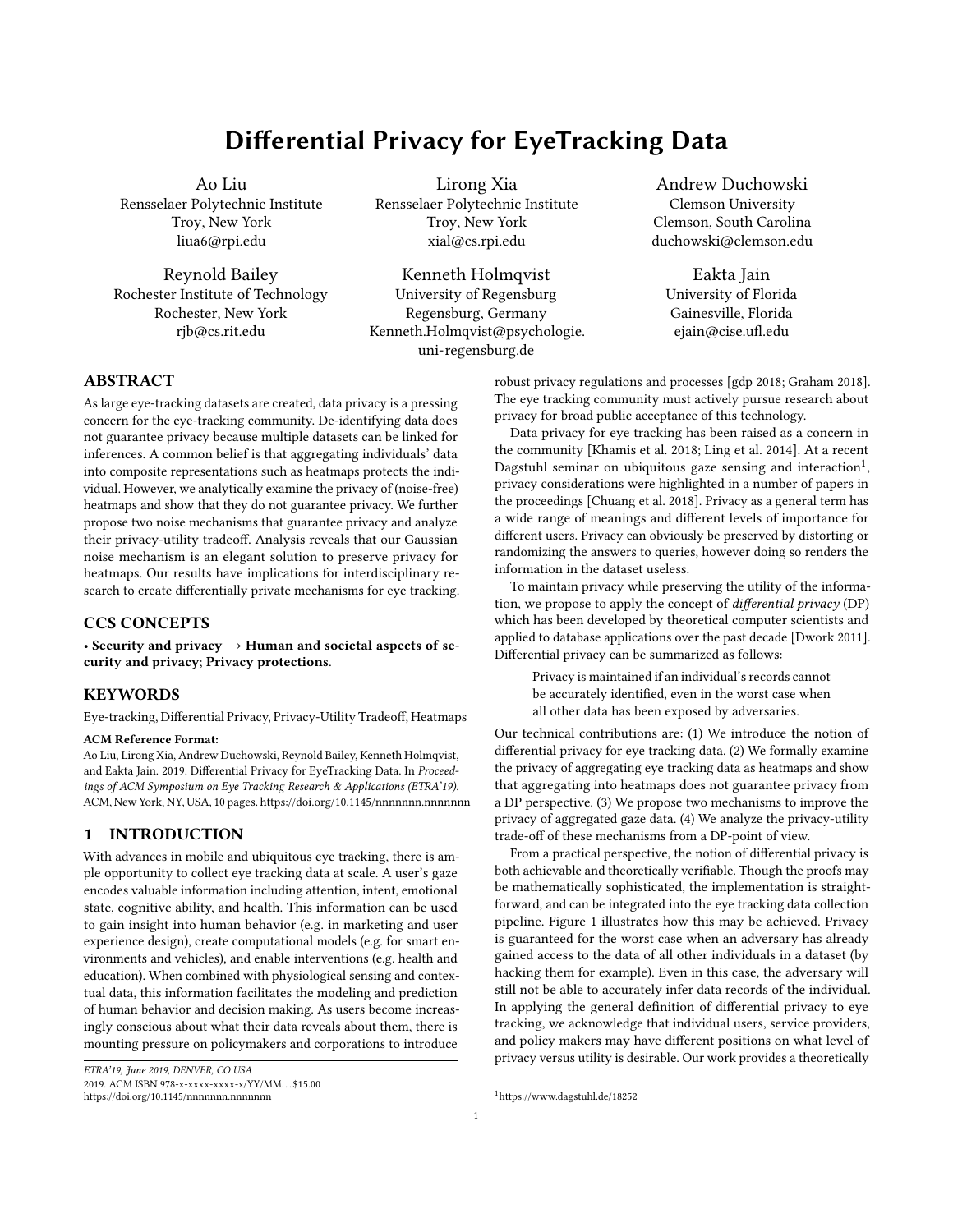Differential Privacy for EyeTracking Data **ETRA'19, June 2019, DENVER, CO USA** ETRA'19, June 2019, DENVER, CO USA

#### <span id="page-4-0"></span>3.3 There is no free privacy

We first use  $M_{\text{noise-free}}$  (poor privacy) as an example to connect intuition and the definition of DP. Intuitively, if the adversary has the noiseless aggregated gaze map G and all other observers' gaze maps G *i*, he/she can perfectly recover G<sub>i</sub> by calculating nG <br> $\iint_{i,j} G_i = \int_{i=1}^n G_i$   $\iint_{i,j} G_i = G_i$ .

$$
J_{j,i} G_j = J_{j=1}^n G_j J_{j,i} G_j = G_i.
$$

Using Definition [3.1](#page-3-3) and letting  $G_i = G_i$ ,  $G_i$  and  $S = f Gg$ , Pr»M<sup>1</sup>G<sub>i</sub>; G i<sup>o</sup> 2 S j G i<sup>y</sup> = 1 and Pr»M<sup>1</sup>G<sub>i</sub>; G i<sup>o</sup> 2 S j G i<sup>y</sup> = 0;

because G will not be a possible output if  $G_i$ ,  $G_i$ . Thus, we know can't be less than 1 to make Inequality [2](#page-3-4) hold. Considering =  $11^\circ$  corresponds to poor privacy, we know  $M_{\text{noise-free}}$  has poor privacy in the language of  $\frac{1}{2}$   $\frac{1}{2}$  DP defined in Definition [3.1.](#page-3-3)

## 3.4 Random selection gives poor privacy

In Section [3.1,](#page-3-2) we proposed two versions of random selection mechanisms. The first version  $(M_{rs1})$  randomly selects cn observers without replacement while the second version  $(M_{rs2})$  selects cn with replacement.

<span id="page-4-2"></span>THEOREM 3.2 (WITHOUT REPLACEMENT). Mechanism  $M_{rs1}$  has poor privacy.

PROOF. We prove  $M_{rs1}$ 's privacy by considering the following case: assuming resolution  $r = 1<sup>5</sup>$  $r = 1<sup>5</sup>$  $r = 1<sup>5</sup>$ , all observers other than the *i* th<br>did not look at the only nivel we have did not look at the only pixel, we have,

Pr 
$$
M_{rs1}^1G_1
$$
;  $G_n^0 = \frac{1}{cn} G_i = 1$ ;  $G_i = 0 = c$  and  
Pr  $M_{rs1}^1G_1$ ;  $G_n^0 = \frac{1}{cn} G_i = 0$ ;  $G_i = 0 = 0$ ;

where G  $i = 0$  means all elements in collection G  $i$  equals to 0. Thus, we know can't be less than  $c$  to make [\(2\)](#page-3-4) hold. Then, Theorem [3.2](#page-4-2) follows because  $c = \frac{11 \cdot n^{\circ}}{cn} = \frac{11^{\circ}}{8}$  is the number of observers selected).

<span id="page-4-3"></span>THEOREM 3.3 (WITH REPLACEMENT). Mechanism  $M_{rs2}$  has poor privacy.

Proof of Theorem [3.3](#page-4-3) (see Appendix [A](#page-9-1) in Supplementary materials) is similar to the proof of Theorem [3.2.](#page-4-2) Note that Theorem [3.2](#page-4-2) and Theorem [3.3](#page-4-3) show that both versions of random-selection mechanisms have poor privacy.

#### 3.5 Achieving good privacy with random noise

In this section, we show that adding Gaussian or Laplacian noise can give good privacy if the noise level satisfies certain conditions based on user-defined privacy levels.

3.5.1 Gaussian Noise. Gaussian noise is widely used noise in many optical systems. In  $M_{\text{Gaussian}}$ , we add Gaussian noise with standard deviation  $M_{\text{Gaussian}}$  is all nivels of the aggregated standard deviation  $\quad$   $_{\cal N}$  independently to all pixels of the aggregated gaze map. The probability density  $p_N$  of outputting aggregated gaze map  $G^{1/N^{\circ}}$  is

$$
p_N \quad M_{\text{Gaussian}^1 \ N^{0}}^1 G_1; \quad \, \vdots \quad G_n^0 = G^{1/N^0}
$$
\n
$$
= \frac{1}{12 \quad N^{0^{r+2}}} \quad \exp \quad \frac{G^{1/N^0} \ G^{2^{\frac{1}{2}}}}{2 \frac{2}{N}} \tag{3}
$$

which is a  $r$  dimensional Gaussian distribution such that all dimensions are independent. Note all  $\hat{z}_2$  norm in main paper and appendix represent Frobenius norm of matrices. For simplification, we use  $p_N$  G<sup>11</sup> to represent  $p_N$   $\frac{|V|}{\text{Gaussian } N}$   $\frac{N}{N}$  is  $\frac{|G|}{\text{G}} = G$ . <sup>1</sup>N<sup>o</sup> to represent  $p_N$  M<sub>Gaussian<sup>1</sup>  $N^0$ <sup>1</sup>G<sub>1</sub>;  $G_n$ <sup>o</sup> = G<sup>1</sup><sup>N</sup><sup>o</sup></sub> adversary if the noise-level is as required (for any <sup>1</sup>;  $\degree$ , we can<br>always find noise level  $\rightarrow \text{L}$  to guarantee  $\frac{1}{2}$ ,  $\degree$  DP) <sup>N°</sup> ( $M_{\text{Gaussian}^1}$   $N^{\circ}$ 's output) will not give much information to always find noise level  $N$  to guarantee <sup>1</sup> ; <sup>o</sup> DP).

<span id="page-4-4"></span>**r** THEOREM 3.4 (GAUSSIAN NOISE). *For any noise level* 
$$
N = \frac{m}{n}
$$
  
 $r = \frac{1}{2} + \ln \frac{r}{n}$ ,  $M_{Gaussian^1, N^0} \text{ is } 1$ ; *• differentially private.*

Theorem [3.4](#page-4-4) basically says we can always find a noise level  $N$ to meet any user-defined privacy level (any and ).

PROOF. Let  $G_i$  and  $G_i$  to denote any two possible gaze maps of the *i* th observer. To simplify notation, we use  $G_i = \frac{1}{n}$   $\frac{1}{n}$  *j*, *i*  $G_j$  to denote the aggregated gaze map from observers other than the to denote the aggregated gaze map from observers other than the *i* th. If the *i* th observer's gaze map is  $G_i$ , the probability density of the outputting  $p_N$ <sup>1</sup> $G^1N^\circ$  j  $G_i = G_i^\circ$  is

$$
p_N {}^{1}G^{\,1N^{\circ}}\,j\,G_i = G_i{}^{0} = \frac{1}{12 - N^{\,0^{r+2}}}\exp\left(-\frac{1}{2\frac{2}{N}}\right)\frac{G_i}{n} + \frac{n}{n}\frac{1}{G}G_i - G^{\,1N^{\circ}}\left(\frac{2}{N}\right)^2;
$$

Similarly, if the  $i$  th observer's gaze map is  $G_i$ , we have,

$$
p_N {^{1}G^{^{1}N^{o}}} \, \int G_i = G_i {^{o}} = \frac{1}{12 - N^{o}N^{2}} \exp \left(-\frac{1}{2\frac{2}{N}}\right) - \frac{G_i}{N} + \frac{n}{n} \frac{1}{G} G_i - G^{'N^{o}} \frac{2}{2};
$$

r

For any  $G_i$ ,  $G_i$  and  $G_i$ , we have,

$$
\frac{p_N^1 G^{1/N^0} \n\Big| G_i = G_i^{\circ}}{p_N^1 G^{1/N^0} \n\Big| G_i = G_i^{\circ}}
$$
\n
$$
= \exp \frac{1}{2 \frac{2}{N}} \frac{G_i}{n} + \frac{n}{n} \frac{1}{G} G_i G^{1/N^0} \frac{2}{2} \frac{G_i}{n} + \frac{n}{n} \frac{1}{G} G_i G^{1/N^0} \frac{2}{2}
$$
\n
$$
\exp \frac{2}{2 \frac{G_i}{n} + \frac{n}{n} G_i G^{1/N^0} \frac{2}{2 \frac{G_i}{N}} G_i G_{i-2} + G_i G_i^2 \frac{2}{8}}{2 \frac{2}{N}}
$$
\n
$$
= \frac{2}{N} \frac{2}{N}
$$
\n
$$
= \frac{2}{N}
$$

Letting  $\mu = \frac{G_i}{n} + \frac{n}{n} G_i$  and considering  $G_i$   $G_i$   $G_i$ m r n , we have,

$$
\frac{p_N!G^{1N^{\circ}} \int G_i = G_i^{\circ}}{p_N!G^{1N^{\circ}} \int G_i = G_i^{\circ}} \quad \exp \begin{matrix} \text{exp}^{\frac{2m^{\circ}r}{n}} & G^{1N^{\circ}} & \mu_{2} + \frac{m^2r}{n^2} \\ \text{exp}^{\frac{2m^{\circ}}{n}} & 2 \frac{2}{N} \end{matrix}.
$$

Thus, for any  $G^{1N^{\circ}}$  such that  $G^{1N^{\circ}}$  $\frac{1}{2}$ n the requirement of DP is always met. Then, we bound the tail  $\phi$ 2 m p r 2n , probability for all cases where 's requirement is not met.

$$
\begin{array}{ll}\n\Pr & G^{1/N^\circ} & \mu \quad & \geq \frac{n}{m^{\frac{D}{\sqrt{r}}}} & \frac{2}{N} & \frac{m^{\frac{D}{\sqrt{r}}}}{2n} \\
\text{For} & G_j^{1/N^\circ} & \mu_j > \frac{n}{m^{\frac{D}{\sqrt{r}}}} & \frac{2}{N} & \frac{m^{\frac{D}{\sqrt{r}}}}{2n} \\
\text{For} & \exp\left(\frac{n}{m}\frac{n}{\sqrt{r}}\right) & \frac{2}{N} & \frac{m^{\frac{D}{\sqrt{r}}}}{2n} & \frac{2}{N} \\
\text{For} & \exp\left(\frac{n^2}{2}\frac{2}{N}\right) & \frac{2}{N} & \frac{2}{N} \\
\text{For} & \frac{n^2}{2m^2r} + \frac{2}{4} & \frac{2}{N} & \frac{2}{N}\n\end{array}
$$

<span id="page-4-1"></span><sup>&</sup>lt;sup>5</sup>This case also holds for  $r > 1$  because the first pixel already leaked information.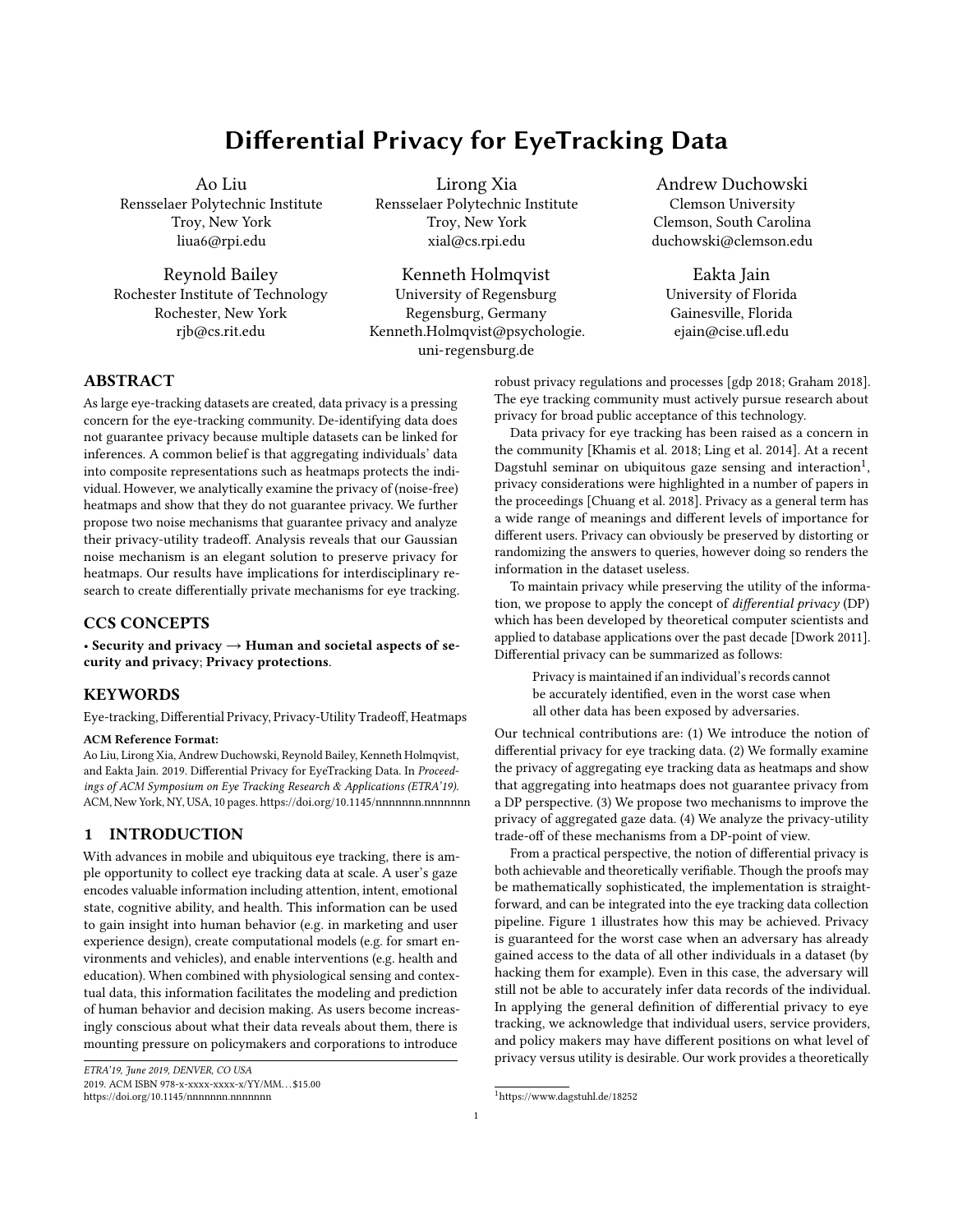<span id="page-5-3"></span>

Figure 2: We examine the privacy-utility tradeoff for selected values of  $N$  for a simulated heatmap. The greater the noise level we choose to add, the stronger is the privacy guarantee. The relevant stakeholders decide what level of noise is acceptable for a given application. For example, in Figure [2d,](#page-5-1) the hotspots are still clear, and a UX designer may find this acceptable for the purpose of getting feedback on the design of a website.

.<br>.

When 
$$
N = \frac{m}{n}
$$
,  $r = \frac{1}{2} + \ln \frac{r}{n}$ , we have,\n\n
$$
\Pr G^{\text{1}}(N^{\circ}) = \mu_{2} > \frac{n}{m} \frac{1}{r} = \frac{2}{N} \frac{m^{D} \overline{r}}{2n}
$$
\n
$$
r = \exp \left(-\frac{n^{2} \overline{r}^{2}}{2m^{2}r}\right) + \frac{1}{4} \left(-\frac{n^{2} \overline{r}^{2}}{2m^{2}r}\right)
$$

Then, Theorem [3.4](#page-4-4) follows by the definition of  $\frac{1}{2}$   $\frac{1}{2}$  DP.

3.5.2 Laplacian Noise. Laplacian noise is the most widely used in many differential privacy problems. However, we will show Laplacian noise is not as suitable as Gaussian noise for protecting eye tracking data. The next Theorem shows  $G^{L^o}$  will not give much information to the adversary if the noise-level is as required information to the adversary if the noise-level is as required.

<span id="page-5-2"></span>THEOREM 3.5 (LAPLACIAN NOISE). Using the notations above, for  $any \mid l$  $\frac{\overline{2} \text{ mr}}{n}$ ,  $M_{Laplacian^1/L^{\circ}}$  is  $^1$  ; 0<sup>o</sup> differentially private.

Proof of Theorem [3.5](#page-5-2) (see Appendix [A.2](#page-9-2) in supplementary mate-rial) is very similar with Theorem [3.4.](#page-4-4) However, the required noise level,  $\lfloor$  $\frac{\overline{2} \text{ mr}}{n}$ , normally is much higher than the requirement of Gaussian noise,  $N = \frac{m}{n}$ r  $\frac{n}{\sqrt{n}} \frac{p}{r}$ cian mechanism requires one more  $\frac{p}{r}$  term on noise level, which  $\frac{1}{2}$  + ln  $\frac{1}{2}$  . One can see the Laplanormally corresponds to  $\frac{1}{2}$  10<sup>2</sup> times higher noise level.

## <span id="page-5-0"></span>4 PRIVACY-UTILITY TRADEOFF

According to Theorem [3.4](#page-4-4) and Theorem [3.5,](#page-5-2) we know better privacy (smaller and ) usually requires higher noise level. In this section, we will conduct experiments to show how Gaussian and Laplacian noise influence the utility, i.e., the corresponding heatmap.

#### 4.1 Noise level vs. information loss

In Figure  $2(a)$ , we show a three-dimensional plot where the x and y axes are  $\frac{1}{\tau}$  and *n* respectively. The reader may revisit notations in axes are  $\frac{1}{\tau}$  and *n* respectively. The reader may revisit notations in Section [3.1.](#page-3-2) On the vertical z-axis, we plot  $N$ , specifically based on the formula given by Theorem [3.4.](#page-4-4) The upper surface shows  $N$ for good privacy ( = 1 and =  $n^{3*2}$ ). The lower surface shows<br>for glave privacy ( = 3 and =  $n^{3*2}$ ). Any value of we show this for okay privacy ( $= 3$  and  $= \pi^{3*2}$ ). Any value of  $\pi$  above this surface will provide okay privacy and any value above the upper surface will provide okay privacy, and any value above the upper surface will provide good privacy.

<span id="page-5-1"></span>In Figure [2](#page-5-3) (a), as the image resolution increases, a larger number of observers is needed in the dataset to maintain the guarantee of good privacy. If there is a small number of observers, good privacy can be achieved by downsampling the image. In Figure [2](#page-5-3)(b) we show a slice of this surface at  $\overline{r} = 300$ . The dotted lines show<br>an example noise level that we could have set based on what we an example noise level that we could have set based on what we find acceptable for utility. This is of course user-defined, and will vary depending on the application. The graphs illustrate that at a selected noise level, e.g.,  $N = 1.5$ , we can achieve good privacy for a 300 300 image if we have of the order of  $n = 900$  observers. For a dataset that has  $n = 300$  observers, we can tell the participants that we can achieve Okay privacy. We show two simulated heatmaps in Figure [2](#page-5-3) (c) and (d). The location of the hotspots is unchanged for all practical purposes in the noisy but private heatmap.

We quantify the privacy-utility tradeoff in Figure [3.](#page-6-1) 100 noisy heatmaps are generated using the workflow in Figure [1.](#page-1-0) Real-world 1050 1680 gaze maps from five observers looking at a portrait of a woman are used here.<sup>[6](#page-5-4)</sup> The original heatmap is shown in Figure [1](#page-1-0) to the right. For the purpose of the noisy heatmap, we assume the number of observers in dataset is 50; 000<sup>[7](#page-5-5)</sup> (the noise is added<br>according to  $P = 50,000$  and Theorem 3.4 and Theorem 3.5). We according to  $n = 50$ ; 000 and Theorem [3.4](#page-4-4) and Theorem [3.5\)](#page-5-2). We simulate this large number of observers by replicating each of the five real observers 10000 times.

In the supplementary materials, we show the original heatmap overlaid on the stimulus image in high resolution (original.png). We also show examples of privacy enhanced heatmaps for this original heatmap at the  $= 1:5$  privacy level (privancyenhanced.mpg). For this image resolution,  $G = 0.0986$  based on Theorem [3.5.](#page-5-2)

We numerically analyzed correlation coefficient (CC) and mean square error (MSE) of noisy heatmaps under different privacy levels (different values of while fixing =  $n^{3*2}$ ). The cap  $m = 1$  is<br>decided according to Algorithm 1 (see Section 4.2 for details), 100 decided according to Algorithm [1](#page-6-2) (see Section [4.2](#page-6-0) for details). 100 noisy heatmaps are generated under each setting. The average CC

<span id="page-5-4"></span> $^6$ Gaze data from dataset of [Raiturkar et al.](#page-8-21) [\[2018\]](#page-8-21), stimulus image from [Farid and Bravo](#page-8-22) [\[2012\]](#page-8-22) and [Mader et al.](#page-8-23) [\[2017\]](#page-8-23).

<span id="page-5-5"></span> $\bar{7}$ If the number of observer is much smaller than 50,000, the practitioner could either down-sample gaze maps or sacrifice privacy (setting larger and ) to get an acceptable noise level.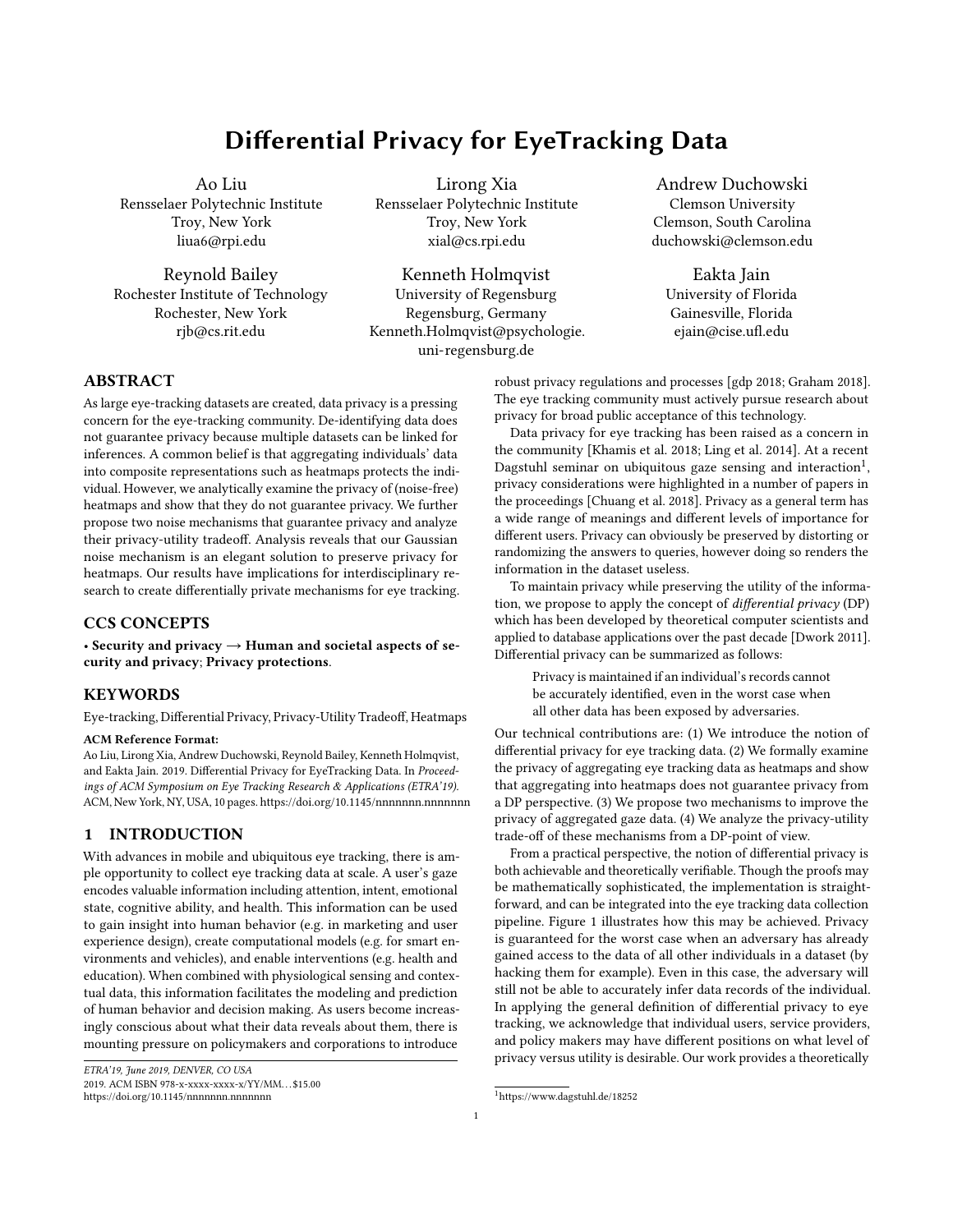<span id="page-6-1"></span>

Figure 3: Similarity between the privacy enhanced heatmap and original heatmap when is varied. The smaller the value of the stronger is the privacy guarantee from the DP perspective. This graph illustrates the privacy-utility tradeoff: as is made smaller, the mean squared error increases and the cross-correlation decreases. The Laplacian mechanism results in lesser similarity than the Gaussian mechanism.

and MSE of those generated noisy heatmaps are plotted in Figure [3.](#page-6-1) Error bars in Figure [3](#page-6-1) represent the standard deviations.

It can be seen from the Figure [3](#page-6-1) that Laplacian mechanism results in much more information loss than Gaussian mechanism to achieve same level of privacy under our setting. For both Gaussian and Laplacian mechanisms, one can see that better privacy (smaller ) usually means more information loss in the outputting heatmap.

We note that these graphs are based on real data of only five observers on one stimulus image. This graph is an example of how a practitioner may visualize the privacy-utility tradeoff in any given application domain. In practice, stakeholders would use our proposed workflow on their dataset to prepare such visualizations for different settings of the internal parameters  $(m; ; )$  to help them evaluate the privacy-utility tradeoff. We note also that Theorem [3.4](#page-4-4) is specific to aggregate heatmaps. For any other mechanism, the appropriate theorems would need to be worked out and the workflow modified to be consistent with the problem definition. We also point out that while mean squared error and cross-correlation are readily computed, they do not fully reflect the information lost or retained when noise is added. As an illustration, in Figure [2,](#page-5-3) the hotspots in the privacy enhanced heatmap are still clear, and a UX designer may find that the heatmap acceptable for their use case even though the MSE and CC metrics suggest otherwise.

#### <span id="page-6-0"></span>4.2 Computing the optimal "cap"

In order to achieve better privacy with less information loss, we set a cap on the maximum number of times an observer's gaze position falls on a pixel. This cap was denoted by  $m$  in Section [3.](#page-3-5) Here we discuss the information loss on different settings on m.

When  $m$  is larger, higher noise level is required to get the same privacy (both the upper bound for  $N$  and L are proportional to  $m$ ). However, larger  $m$  also corresponds to less information loss on every observer's gaze map. In other words, there is tradeoff between variance (noise) and bias (cap) on cap. Let  $G^{\{N;m\}}$   $^{\circ}$  $\degree$  to denote the gaze map outputted by Gaussian mechanism with cap

m and noise level  $N = m$ . Thus,  $G^{(N;1;0)}$  denotes the original agreemented gave man and  $G^{(N;m;0)}$  denotes the aggregated gave aggregated gaze map and  $G^{(N;m;0)}$  denotes the aggregated gaze<br>map with cap m without adding any Gaussian poise. Algorithm 1 map with cap m without adding any Gaussian noise. Algorithm [1](#page-6-2) provides an implementable way to choose the best value of m to optimize mean square error (MSE). In the next theorem, we will

|  | Algorithm 1: Utility optimization algorithm on choosing m |  |
|--|-----------------------------------------------------------|--|
|  |                                                           |  |

- <span id="page-6-2"></span>1 **Input:** *n* observers' individual gaze maps  $G_1$ ;  $G_n$  and noise factor. noise factor .
- **2 Initialization:** Calculate  $G^{\{N\}}$ <sup>1</sup>;<sup>0</sup><sup>°</sup> and the maximum number<br>of times one observer look at one nively  $\frac{1}{2}$  = maximum of times one observer look at one pixel:  $_{\text{max}} = \max_{i,j} \sum_{j} \sum_{j} (-1)^{j} y_{j}$ .<br>3 **for**  $m = 1$ ;  $_{i} \max_{j}$ **do**
- 3 for  $m = 1$ ;  $\therefore$  max do<br>4 Calculate E MSE  $G^{1}N$ ;  $m$ ;  $\circ$  is according to Theorem [4.1.](#page-6-3)
- <sup>5</sup> end
- 6 Output:  $m$  value with the smallest expected MSE.

analytically analyze the expectation of MSE.

<span id="page-6-3"></span>Theorem 4.1. The expected MSE of Gaussian mechanism with cap  $m$  and noise level  $N = m$  is

**h**  

$$
\mathbb{E} \text{ MSE } G^{1N,m}, \quad \mathbf{e}^{\mathbf{I}} = m^2 \quad 2 + \frac{1}{r} \sum_{j=1}^{\infty} G^{1N,m,0^{\circ}1j^{\circ}} G^{1N,1,0^{\circ}1j^{\circ}}.
$$

PROOF. By the definition of MSE, we have,

**h**  
**E** MSE 
$$
G^{1N; m;}
$$
  $\circ$  **i**  
 $= \frac{1}{r} \sum_{j=1}^{\bullet}$  E  $G^{1N; m;}$   $\circ$   $1j^{\circ}$   $G^{1N; 1; 0^{\circ}1j^{\circ}}$   $2$ 

Using the notations defined above, the expected square error on j th pixel is

<span id="page-6-4"></span>
$$
\mathbb{E} G^{\{N,m,-^{\circ}\}} j^{\circ} G^{\{N,1,0^{\circ}\}} j^{\circ} \mathbb{E} \mathbf{G}^{\{N,m,-^{\circ}\}} j^{\circ} \mathbb{E} \mathbf{G}^{\{N,m,-^{\circ}\}} j^{\circ} + G^{\{N,1,0^{\circ}\}} j^{\circ} \mathbb{E} \mathbf{G}^{\{N,m,-^{\circ}\}} j^{\circ} + G^{\{N,1,0^{\circ}\}} j^{\circ} \mathbb{E} \mathbf{G}^{\{N,m,-^{\circ}\}} j^{\circ} + G^{\{N,1,0^{\circ}\}} j^{\circ} \mathbb{E} \mathbf{G}^{\{N,m,-^{\circ}\}} j^{\circ} + G^{\{N,1,0^{\circ}\}} j^{\circ} \mathbb{E} \mathbf{G}^{\{N,m,-^{\circ}\}} j^{\circ} + G^{\{N,1,0^{\circ}\}} j^{\circ} \mathbb{E} \mathbf{G}^{\{N,m,-^{\circ}\}} j^{\circ} + G^{\{N,1,0^{\circ}\}} j^{\circ} \mathbb{E} \mathbf{G}^{\{N,m,-^{\circ}\}} j^{\circ} + G^{\{N,1,0^{\circ}\}} j^{\circ} \mathbb{E} \mathbf{G}^{\{N,m,-^{\circ}\}} j^{\circ} + G^{\{N,1,0^{\circ}\}} j^{\circ} \mathbb{E} \mathbf{G}^{\{N,m,-^{\circ}\}} j^{\circ} + G^{\{N,1,0^{\circ}\}} j^{\circ} \mathbb{E} \mathbf{G}^{\{N,m,-^{\circ}\}} j^{\circ} + G^{\{N,1,0^{\circ}\}} j^{\circ} \mathbb{E} \mathbf{G}^{\{N,m,-^{\circ}\}} j^{\circ} + G^{\{N,1,0^{\circ}\}} j^{\circ} \mathbb{E} \mathbf{G}^{\{N,m,-^{\circ}\}} j^{\circ} + G^{\{N,1,0^{\circ}\}} j^{\circ} \mathbb{E} \mathbf{G}^{\{N,m,-^{\circ}\}} j^{\circ} + G^{\{N,1,0^{\circ}\}} j^{\circ} \mathbb{E} \mathbf{G}^{\{N,m,-^{\circ}\}} j^{\circ} + G^{\{N,1,0^{\circ}\}} j^{\circ} \mathbb{E} \mathbf{G}^{\{N,m,-
$$

because  $G_i^{N; m}$  $\int_{\blacksquare} N; m; \quad \blacksquare$  N  $G_j^{\{N; m; 0\}}; m^2 \quad \blacksquare$ , we have, E h  $G^{1N; m; o_{1}}j^{o} = G^{1N; m; 0^{o}}j^{o}$  and  $E \quad G^{1}N; m; \quad \degree_1 j^{\circ} \quad ^2$ =  ${}^{2}m^{2} + G^{1}N; m; 0^{0}1j^{0}$   $^{2}$ (5)

<span id="page-6-5"></span>Theorem [4.1](#page-6-3) follows by combining [\(4\)](#page-6-4) and [\(5\)](#page-6-5).

Then, we analyze the complexity of Algorithm [1](#page-6-2) in the next theorem, which says Algorithm [1](#page-6-2) is with linear-time complexity.

<span id="page-6-6"></span>THEOREM 4.2. The complexity of Algorithm [1](#page-6-2) is  $O^+$  max nr<sup>o</sup>.

PROOF. Rewriting the expected MSE in Theorem [4.1,](#page-6-3) we have,

$$
\mathbb{E} \text{ sMSEM} = m^2 - \frac{2}{r} + \frac{1}{r} G^{(N; m; 0^{\circ})} G^{(N; 1; 0^{\circ})} \frac{2}{2};
$$

where the  $\geq$  norm still represents Frobenius norm. Since  $G^{(N;m;0)}$ <br>and  $G^{(N;1;0)}$  are L dimensional vectors, the complexity of comput and  $G^{[N;1;0]}$  are *r*-dimensional vectors, the complexity of comput-<br>ing expected MSE for a given  $m$  and  $G^{[N;m;0]}$  will be  $O^{\text{1}}m^{\circ}$ ing expected MSE for a given m and  $G^{(N;m;0)}$  will be  $O^1m^{\circ}$ .<br>Then we evaluate the complexity of calculating the canneg

Then, we evaluate the complexity of calculating the capped noisefree aggregated gaze map  $G^{[\vec{N};m;0^{\circ}]}$ . Since we are adding cap to each observer's individual gaze map, we can add cap to every pixel of all observer's individual gaze map, we can add cap to every pixel of all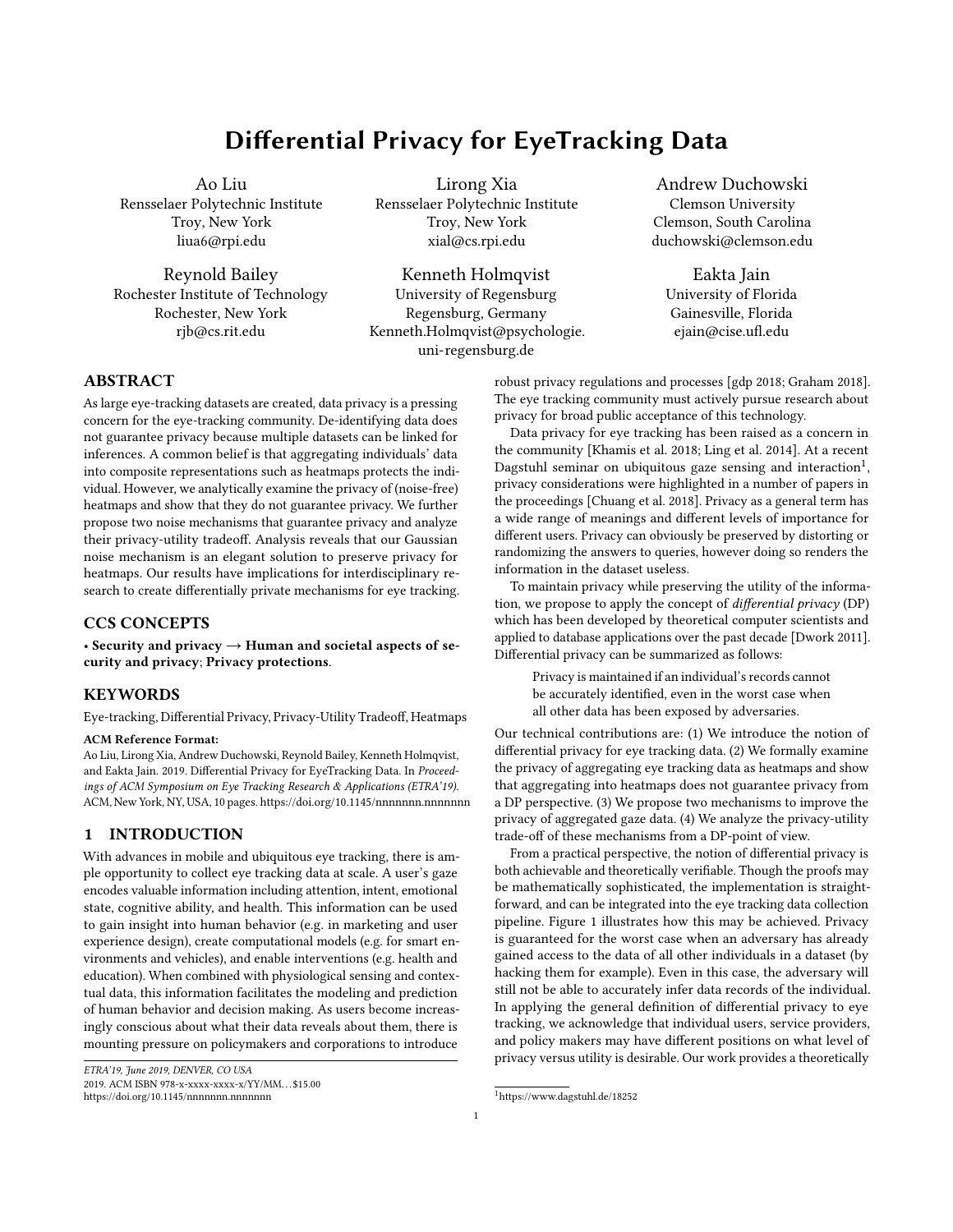observers. Thus, one can see there are  $n r$  pixels from  $n$  observers in total. Considering the for loop in Algorithm [1](#page-6-2) runs  $_{\text{max}}$  times, Theorem [4.2](#page-6-6) follows.

## 5 IMPLICATIONS

Datasets are growing. In contrast to the previous research paradigm where datasets were collected, archived, and then released, there is a growing trend to crowd-source data collection, via mobile apps for example, so that new data is continually being added to the dataset. With the methods presented, the new data is safe as long as the publicly available dataset is put through the Gaussian noise mechanism. Another way that eye tracking datasets might seek to preserve a user's privacy is by releasing their eye movements, but not what they were looking at. With the methods we present, releasing the stimulus image/video that observers look at is safe because even in the worst case an adversary will not be able to guess at what a particular individual looked at.

Why can the generic theorem of differential privacy not be applied to eye tracking? Unlike classical databases, every observer in eye tracking database contributes much richer information (i.e., millions of pixels) than individuals in classical databases. However, the generic theorems in differential privacy do not focus on high-dimensional data. Simply applying union bounds will result in very loose privacy bounds and unacceptable noise levels.

Why are we adding noise when the field is spending so much time and effort removing it? There has been much research in eye tracking to improve the accuracy of eye tracking to maximize the utility and applicability of eye tracking devices for diverse use cases. This work has been directed at sources of noise that are inherent to the process, such as sensor and measurement noise. However, as eye tracking becomes ubiquitous, there is a cost for the individual user whose data is being recorded and for the organizations who are safeguarding and distributing this data. This cost is the sacrifice of privacy of the individual. We do not argue for reversing the technological push towards reliable, accurate eye tracking. Rather, we argue that our objective as a community must expand to include privacy in addition to utility. For those situations where privacy is deemed to be worth protecting, we introduce flexible mechanisms to do so. Noise is added to data in the aggregate, not to any individual's data. Further, the noise function is fully understood, and its parameters are set based on the desired privacyutility tradeoff. Unlike measurement noise, whose source may not be fully understood, we add noise in a controlled and measured way to achieve a specific objective.

Why should the research community care? This research requires an interdisciplinary approach. The eye tracking community cannot just "leave it to the privacy researchers" because the theoretical guarantees that form the basis of this framework are highly dependent on the particular mechanisms that the data goes through (the functional forms in the equations, the particular thresholds, etc.). These mechanisms have to be developed collaboratively to preserve the utility of the output for eye tracking applications.

Why should the industry care? The push towards ubiquitous eye tracking is being driven by large investments by major industry players. While their applications are highly data-dependent, their customers are increasingly data-sensitive. This paper proposes the first of a class of solutions which pair theoretical analysis from a DP-perspective with a practically implementable workflow for developers. This work opens the door for a responsible industry that can inform their users that while they may eye track the users at very high accuracy and resolution to enable foveated rendering (for example), they would put this data through mechanism A or B before releasing it to the app developers.

### 6 CONCLUSIONS AND FUTURE DIRECTIONS

We have proposed to apply the notion of differential privacy toward the analysis of privacy of eye-tracking data. We have analyzed the privacy guarantees provided by the mechanisms of random selection, and additive noise (Gaussian and Laplacian noise). The main takeaway from this paper is that adding Gaussian noise will guarantee differential privacy; the noise level should be appropriately selected based on the application. Our focus is on static heatmaps as a sandbox to understand how the definitions of differential privacy apply to eye tracking data. In this sense, this paper is a proof of concept. Eye tracking data is fundamentally temporal in nature, and the privacy loss if an adversary could access saccade velocities and dynamic attention allocation would be much greater than static heatmaps. Future work would systematically consider all the different ways in which eye tracking data is analyzed and stored.

We have considered two noise models (Gaussian and Laplacian noise). Follow up work might consider the privacy-utility trade-off for different noise models like pink noise. For temporal data such as raw eye movements, it may even be relevant to understand which noise models are more realistic. In other words, if the user's virtual avatar was driven by privacy enhanced eye tracking data, it should still appear realistic and natural.

The mechanisms and analyses presented here apply to realvalued data that can be aligned to a grid and capped to a maximum value without loss of utility. Though our focus has been on eye tracking heatmaps, there are other data that fall in this category, for example, gestures on a touchscreen, or readings from a force plate. It would also be interesting to generalize these mechanisms and analyses to other physiological data such as heart rate, galvanic skin response, and even gestures or gait. These data are conceptually similar to eye tracking data in that they carry signatures of the individual's identity and markers of their health and well-being. Furthermore, in physiological domains many data and analyses are temporal in nature. It would be interesting and important to define and analyze differential privacy for temporal data.

## **REFERENCES**

<span id="page-7-2"></span><span id="page-7-0"></span>(2018). Eu general data protection regulation. https://eugdpr.org.

- Abadi, M., Chu, A., Goodfellow, I., McMahan, H. B., Mironov, I., Talwar, K., and Zhang, L. (2016). Deep learning with differential privacy. In Proceedings of the 2016 ACM SIGSAC Conference on Computer and Communications Security, pages 308–318. ACM.
- <span id="page-7-1"></span>Chuang, L., Duchowski, A., Qvarfordt, P., and Weiskopf, D., editors (2018). Ubiquitous Gaze Sensing and Interaction, volume 8 of Dagstuhl Reports, Schloss Dagstuhl– Leibniz-Zentrum fü Informatik, Germany. Dagstuhl Publishing.
- <span id="page-7-3"></span>Duchowski, A. T. (2018). Gaze-based interaction: A 30 year retrospective. Computers & Graphics, pages –. Special Section on Serious Games and Virtual Environments.
- <span id="page-7-4"></span>Duchowski, A. T., Price, M. M., Meyer, M., and Orero, P. (2012). Aggregate gaze visualization with real-time heatmaps. In Proceedings of the Symposium on Eye Tracking Research and Applications, pages 13–20. ACM.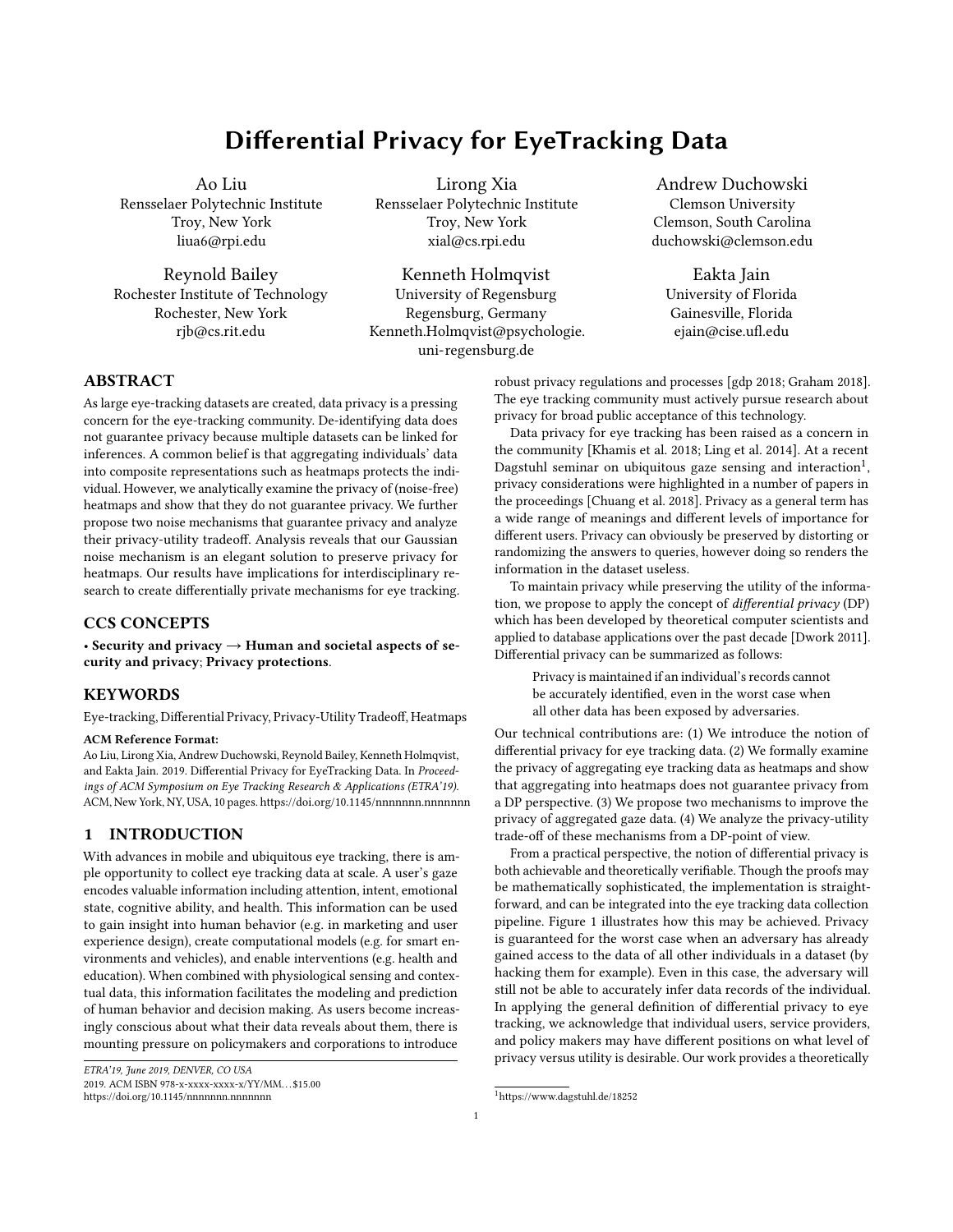#### Differential Privacy for EyeTracking Data **ETRA'19, June 2019, DENVER, CO USA** ETRA'19, June 2019, DENVER, CO USA

<span id="page-8-8"></span>Dwork, C. (2008). Differential privacy: A survey of results. In International Conference on Theory and Applications of Models of Computation, pages 1–19. Springer.

<span id="page-8-3"></span>Dwork, C. (2011). A firm foundation for private data analysis. Communications of ACM, 54(1):86–95.

- <span id="page-8-12"></span>Dwork, C., Roth, A., et al. (2014). The algorithmic foundations of differential privacy. Foundations and Trends® in Theoretical Computer Science, 9(3–4):211–407.
- <span id="page-8-18"></span>Elias, G., Sherwin, G., and Wise, J. (1984). Eye movements while viewing NTSC format television. Technical report, SMPTE Psychophysics Subcommittee.
- <span id="page-8-10"></span>Fan, L. and Xiong, L. (2014). An adaptive approach to real-time aggregate monitoring with differential privacy. IEEE Transactions on knowledge and data engineering, 26(9):2094–2106.
- <span id="page-8-22"></span>Farid, H. and Bravo, M. J. (2012). Perceptual discrimination of computer generated and photographic faces. Digital Investigation, 8(3-4):226–235.
- <span id="page-8-0"></span>Graham, J. (2018). Is apple really better about privacy? here's what we found out. [https://www.usatoday.com/story/tech/talkingtech/2018/04/17/](https://www.usatoday.com/story/tech/talkingtech/2018/04/17/apple-make-simpler-download-your-privacy-data-year/521786002/) [apple-make-simpler-download-your-privacy-data-year/521786002/.](https://www.usatoday.com/story/tech/talkingtech/2018/04/17/apple-make-simpler-download-your-privacy-data-year/521786002/)
- <span id="page-8-4"></span>Holland, C. and Komogortsev, O. V. (2011). Biometric identification via eye movement scanpaths in reading. In Biometrics (IJCB), 2011 International Joint Conference on, pages 1–8. IEEE.
- <span id="page-8-14"></span>Jarodzka, H., Holmqvist, K., and Gruber, H. (2017). Eye tracking in educational science: Theoretical frameworks and research agendas. Journal of Eye Movement Research, 10(1).
- <span id="page-8-9"></span>Ji, Z., Lipton, Z. C., and Elkan, C. (2014). Differential privacy and machine learning: a survey and review. arXiv preprint arXiv:1412.7584.
- <span id="page-8-1"></span>Khamis, M., Alt, F., and Bulling, A. (2018). The past, present, and future of gaze-enabled handheld mobile devices: Survey and lessons learned. In Proceedings of the 20th International Conference on Human-Computer Interaction with Mobile Devices and Services (MobileHCI), pages 38:1–38:17.
- <span id="page-8-5"></span>Komogortsev, O. V., Jayarathna, S., Aragon, C. R., and Mahmoud, M. (2010). Biometric identification via an oculomotor plant mathematical model. In Proceedings of the 2010 Symposium on Eye-Tracking Research & Applications, pages 57–60. ACM.
- <span id="page-8-13"></span>Leigh, R. J. and Zee, D. S. (2015). The neurology of eye movements. Oxford University Press, USA.
- <span id="page-8-15"></span>Liebling, D. J. and Preibusch, S. (2014). Privacy considerations for a pervasive eye tracking world. In Proceedings of the 2014 ACM International Joint Conference on Pervasive and Ubiquitous Computing: Adjunct Publication, pages 1169–1177. ACM.
- <span id="page-8-2"></span>Ling, R., Mardanbeigi, D., and Hansen, D. W. (2014). Synergies between head-mounted displays and headmounted eye tracking: The trajectory of development and its social consequences. In Living inside social mobile information, pages 131–156, 2251 Arbor Blvd. Dayton, OH 45439, USA.
- <span id="page-8-23"></span>Mader, B., Banks, M. S., and Farid, H. (2017). Identifying computer-generated portraits: The importance of training and incentives. Perception, 46(9):1062–1076.
- <span id="page-8-20"></span>Mital, P. K., Smith, T. J., Hill, R. L., and Henderson, J. M. (2011). Clustering of Gaze During Dynamic Scene Viewing is Predicted by Motion. Cognitive Computation, 3:5–24.
- <span id="page-8-6"></span>Nissim, K., Steinke, T., Wood, A., Altman, M., Bembenek, A., Bun, M., Gaboardi, M., OâĂŹBrien, D. R., and Vadhan, S. (2017). Differential privacy: A primer for a nontechnical audience. Working Group Privacy Tools Sharing Res. Data, Harvard Univ., Boston, MA, USA, Tech. Rep. TR-2017-03.
- <span id="page-8-7"></span>Ohm, P. (2009). Broken promises of privacy: Responding to the surprising failure of anonymization. Ucla L. Rev., 57:1701.
- <span id="page-8-16"></span>Pomplun, M., Ritter, H., and Velichkovsky, B. (1996). Disambiguating complex visual information: Towards communication of personal views of a scene. Perception, 25(8):931–948.
- <span id="page-8-21"></span>Raiturkar, P., Farid, H., and Jain, E. (2018). Identifying computer-generated portraits: an eye tracking study. Technical report, University of Florida.
- <span id="page-8-11"></span>Rastogi, V. and Nath, S. (2010). Differentially private aggregation of distributed timeseries with transformation and encryption. In Proceedings of the 2010 ACM SIGMOD International Conference on Management of data, pages 735–746. ACM.
- <span id="page-8-19"></span>van Gisbergen, M. S., van der Most, J., and Aelen, P. (2007). Visual Attention to Online Search Engine Results. Technical report, De Vos & Jansen in cooperation with Checkit. URL: [http://www.iprospect.nl/wp-content/themes/iprospect/pdf/checkit/](http://www.iprospect.nl/wp-content/themes/iprospect/pdf/checkit/eyetracking_research.pdf) [eyetracking\\_research.pdf](http://www.iprospect.nl/wp-content/themes/iprospect/pdf/checkit/eyetracking_research.pdf) (last accessed Dec. 2011).
- <span id="page-8-17"></span>Wooding, D. S. (2002). Fixation maps: quantifying eye-movement traces. In Proceedings of the Symposium on Eye tracking research & Applications (ETRA), pages 31–36. ACM.